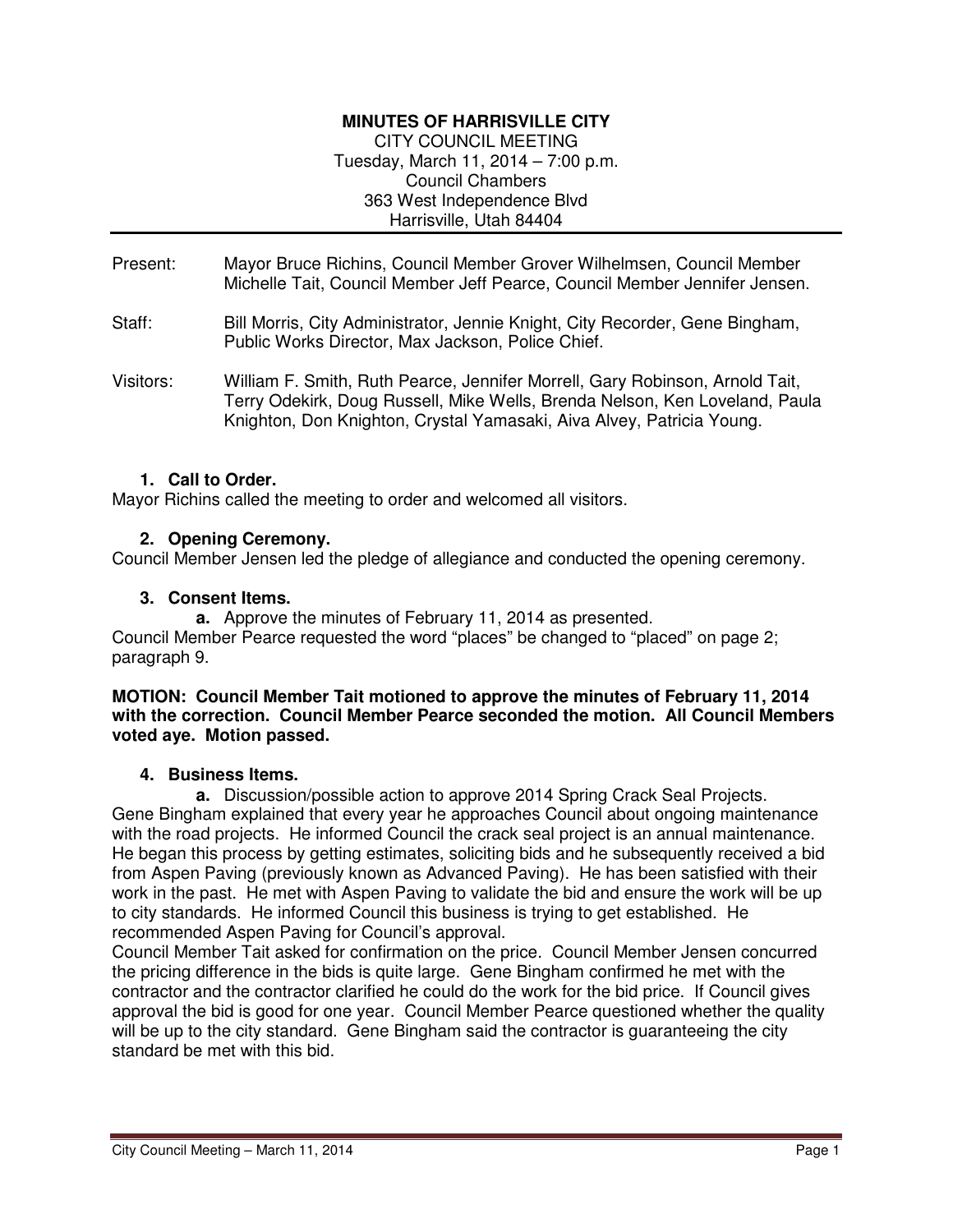**MOTION: Council Member Jensen motioned to approve the bid by Aspen Paving in the amount of \$6,900. Council Member Wilhelmsen seconded the motion. A Roll Call Vote was taken.** 

| <b>Council Member Jensen</b>     | Yes |
|----------------------------------|-----|
| <b>Council Member Pearce</b>     | Yes |
| <b>Council Member Tait</b>       | Yes |
| <b>Council Member Wilhelmsen</b> | Yes |

#### **Motion passed 4-0.**

**b.** Discussion/possible action to grant six month extension for final approval of PlushNest Subdivision.

Bill Morris explained the developer has requested a six month extension through email. He recommended approval and explained this is a formality to give the developer more time.

#### **MOTION: Council Member Pearce motioned to grant a six month extension for final approval of PlushNest Subdivision. Council Member Tait seconded the motion. All Council Members voted aye. Motion passed.**

**c.** Discussion/possible action to approve Disc Golf Course to be installed at Harrisville Main Park.

Bill Morris explained the numbers remain the same as the previous proposal for the 9-hole Frisbee golf course. He said between \$5400 to \$5700 will be covered by the RAMP grant and the other will be taken from park impact fees. Gene Bingham said the cost of the bridge will be about \$4500. Council Member Tait asked if there is an estimated time for completion. Council Member Wilhelmsen inquired whether the practice hole up by the splash pad that was previously discussed is included in the proposal; if not, what is the cost. Jade Sewell (owner of Ridgeline Designs) said the additional practice hole would be around \$350. Council Member Pearce asked if there is interest in helping with the installation of the holes. Council Member Tait suggested this could be an Eagle Scout project. Mayor Richins clarified they are looking for individuals, 16 years and older for the installation. He suggested this be a city sponsored service project.

#### **MOTION: Council Member Tait motioned to authorize staff to move forward with the Disc Golf Phase 1. Council Member Jensen seconded the motion. A Roll Call vote was taken.**

| <b>Council Member Jensen</b>     | Yes |
|----------------------------------|-----|
| <b>Council Member Pearce</b>     | Yes |
| <b>Council Member Tait</b>       | Yes |
| <b>Council Member Wilhelmsen</b> | Yes |

## **Motion passed 4-0.**

**d.** Discussion/possible action to approve Harrisville Main Park Concessions Stand. Bill Morris explained an RFP was sent out to receive bids on a concessions stand at the splash pad. He informed Council he is recusing himself because of a conflict of interest. Mayor Richins said one estimate was received from Pioneer Management. Council Member Jensen asked what the time frame would be for the concessions stand. Council Member Tait pointed out the bid defines the hours from noon to 6p.m. She inquired if the 10% is a reasonable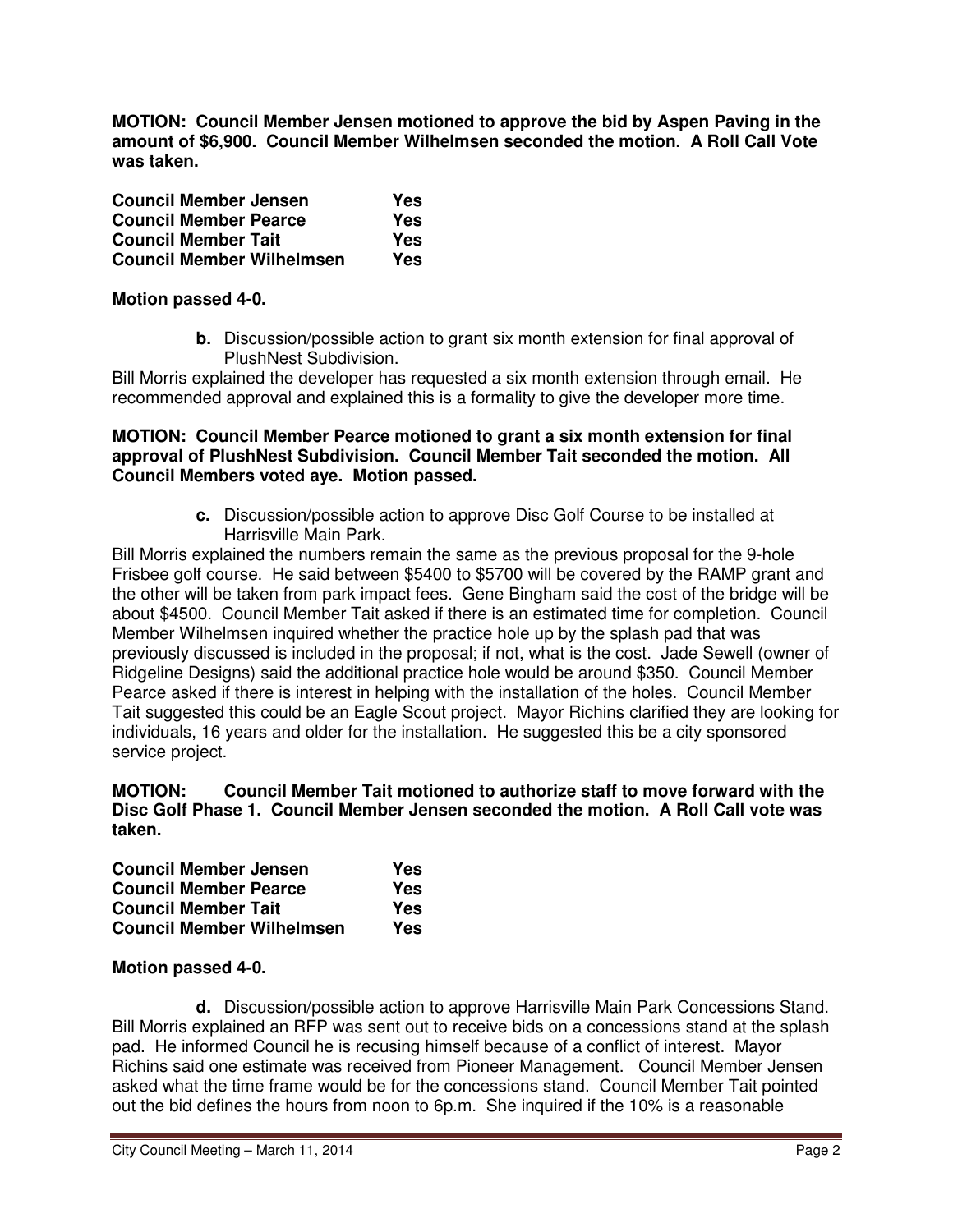compensation. Council Member Wilhelmsen asked if trash has been considered with this proposal. He voiced his concern with extra trash in the area when bringing in concessions. Council Member Jensen pointed out there is already more trash in this area with the installation of the Splash Pad. She suggested Public Works bring in a few more trash bins. Gene Bingham informed Council the Public Works Department already conducts garbage patrol regularly through the splash pad season. They have been discussing the possibility of this concessions stand and knew that excess garbage would have to be addressed. Mayor, Council and Staff agreed more garbage cans throughout the area should address this issue. Council Member Tait asked if the contract is permanent. Mayor Richins pointed out this is a trial period and the contract length can be set for one year.

## **MOTION: Council Member Tait motioned to award Harrisville Main Park Concessions to Pioneer Management for a one year contract. Council Member Wilhelmsen seconded the motion. All Council Members voted aye. Motion passed.**

**e.** Discussion/possible action to conduct interviews for Harrisville City Council Member applicants.

Bill Morris read the state statute (UCA §10-3-301) requirements regarding the vacancy of a Council Member outlining the eligibility requirements that must be met. He explained before acting the City Council shall give public notice, identify the date of the meeting, and provide the deadline for applicants. There are four applicants who submitted their interest. State law requires Council shall fill the vacancy from these applicants. The top two votes will receive a final vote to determine the final candidate for appointment.

Mayor Richins explained his desire to show impartiality, limiting each candidate to a three minute speech. Each Council Member will then be allowed to ask a question of the applicant. After the first interview period the first vote will be taken. The final two candidates will then be given two minutes to address Council. A final vote will be taken to determine the candidate recommended for appointment. Mayor Richins randomly selected the candidates and declared the follow interview order; Gary Robinson, Jennifer Morrell, Ruth Pearce, and Bill Smith.

Gary Robinson, 234 W. Independence, has lived in Harrisville since 1978. He worked for Interpace Brick as a purchaser and with invoicing. In 1980 he started working for Flying J Corporation as an accountant; monitoring all expenses for Big West Oil. He stated he monitors one million dollars worth of expenses every month. He is involved in the budget and looks for discrepancies in the financing. He said he was previously involved as a Council Member and helped petition the state for sales tax exemption status. He knows how to look at expenses and has dealt with utilities and such for 25-30 years. He also has experience as a referee for 20 years. He concluded his former service on City Council six years ago.

Mayor Richins asked if he would be averse to chairing Heritage Days. He replied, no, he doesn't have a problem with that. Mayor Richins pointed out this is a large responsibility of the Council. Council Member Paula Knighton was previously the chair before her resignation. Council Member Jensen asked how Mr. Robinson feels about recreation and parks. He explained he grew up in Mexico for 8 years, and moved to Utah County after that. He said at that time all the baseball teams were funded by the parents. Some of the local schools were used to hold games. One local resident at the time had a large baseball park and that is where most of the games were conducted. He says he feels it is a responsibility of the parents to fund the recreation program. He said his children did not participate in local sporting activities. In his opinion it is good for the programs to be there, but this is the responsibility of the parents. Council Member Tait asked about his feelings regarding the Splash Pad. He responded this has brought a different atmosphere to the area. He noticed a difference when the walking path was constructed around the park. He feels there are certain times he can go to the park and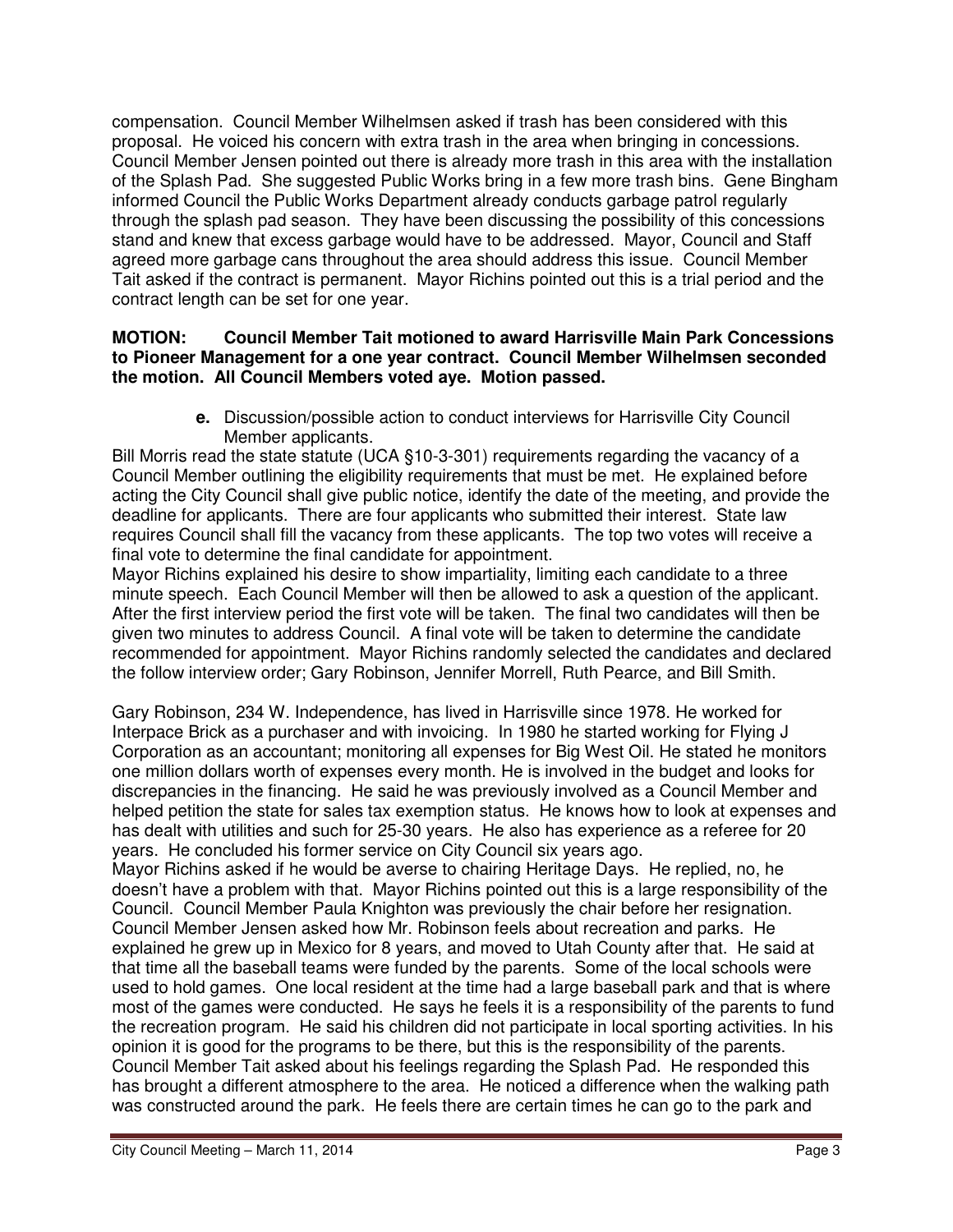other times he feels it is not available. He has not used the splash pad with his family. He said at one time Flying J owned and operated a water park until they had a fatality. At that time they deeded the water park over to Ogden City and the water park went under.

Jennifer Morrell informed Council she has a very good understanding of how government works. How things operate on a city level from subdivisions to code enforcement and she also now understands how things work on a county level. She has developed networks and feels this will benefit the city having these relationships. She has a very well rounded understanding. She currently manages a \$500,000 budget and is always looking for ways to come under budget. She knows how to get things done, analyze data, by collaboration and asking questions. She has a good relationship with the surrounding cities. She is not afraid to make hard decisions. Recently she had to tell one of the local representatives she would not be supporting a bill he proposed because of data she had gathered. Sometimes these situations are uncomfortable. She knows how to organize a large event. She must manage and train 500 poll workers during the election process. Council Member Tait asked how this will affect for personal schedule. Ms. Morrell responded she has the support of the County Clerk, who is her employer. She just hired a hand full of people to decrease her work load. She has almost completed her schooling. She has also received the support of her family.

Council Member Jensen asked what reason she would credit for wanting to be involved. Ms. Morrell replied she is a veteran, and she trained in this area for a half marathon last year. She said the roads in Harrisville are fantastic. The restrooms are clean, and she appreciates how well maintained the homeowners keep their yards. She was in attendance during the public hearing when the City Council was dealing with fiscal issues. She would like to help keep and maintain the safe and wonderful place Harrisville is to live.

Ruth Pearce, 295 E 1150 N., addressed Council saying she enjoys being involved in the city. She has attended 90% of all council meetings for the past 8 years, as well as the planning commission meetings. She knows the ordinances, she's read the ordinances, and knows which ones need to be fixed. She is experienced in budgets. She is a controller for three stores in Utah and two in Washington, working in human resources, payroll and other duties as assigned. She has no problem chairing Heritage Days. She understands Parks and Recreations need to be there, with the quality of the parks. She also feels the city shouldn't provide everything for everyone. If residents pay for things themselves, they appreciate things more. She feels people won't take as good of care of things if they are provided for them. Council Member Tait asked if she sees a conflict of interest with her husband being on Council. Ms. Pearce replied she doesn't have a problem voting on her own.

Bill Smith, 664 West Harrisville Rd, informed Council he is a fourth generation Harrisville resident. He returned to live in Harrisville and loves the city. He has worked for 43 years for UDOT. He currently has plans to retire in December and would like to devote his time to the city. He works throughout Weber, Davis, and Morgan Counties. He has a relationship and gets along with all the neighboring mayors and city employees. Currently he is working up in Huntsville. He manages his own budget, and has received numerous awards for his accomplishments. He has knowledge of how to manage employees and deal with cities. He loves to plow snow. There is no problem figuring out the needs to run Heritage Days, without question. Council Member Jensen asked how he feels about recreation. Mr. Smith said he grew up playing on city leagues, football and softball. He said he was always willing to pay the fees to play sports. He doesn't know whether this helped keep him out of trouble but enjoyed participating in city sponsored sports. Council Member Tait asked what his motivation is to serve on Council. Mr. Smith commented he has an interest in accountability for absentee home owners taking care of their properties and instituting a Good Landlord Policy in the city.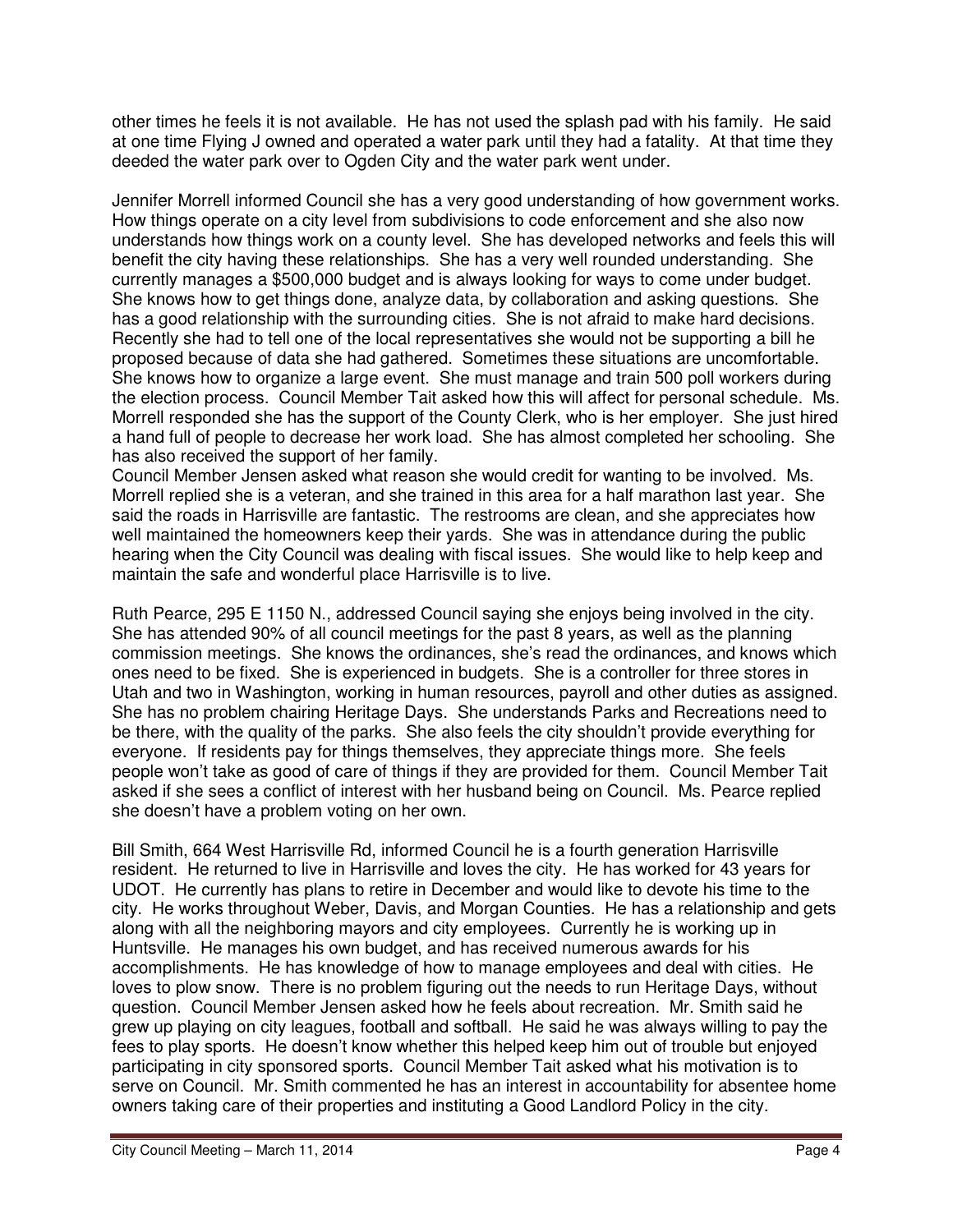**f.** Discussion/possible action to appoint Harrisville City Council Member. Council Members cast the first vote. Mayor Richins announced the top two vote candidates as Jennifer Morrell and Bill Smith. He randomly selected the interview order as Jennifer Morrell and then Bill Smith.

Jennifer Morrell said she feels she can get things done. After the disc golf discussion she sent a text message and has a group ready and available to help with the installation. She said she has a good relationship with the county economic development director and would like to draw on that to see what he can do for our city. She is a team player and works well together with others. As a former employee she knows how important the relationships are and understands the needs of the city and also how the municipal code works.

Bill Smith informed Council he works well with all the local public safety entities. Through his contacts with his employment, he hopes to help with the access issues the city has been experiencing and to provide the help that may be available for the city. He has worked with numerous contractors and has the public knowledge to assist with these issues.

Council Members cast the second vote. Mayor Richins recommended appointment of Jennifer Morrell to the Harrisville City Council.

## **MOTION: Council Member Tait motioned to ratify the name of Jennifer Morrell to the Harrisville City Council. Council Member Wilhelmsen seconded the motion. All Council Members voted aye. Motion passed.**

# **5. PUBLIC COMMENTS - (3 minute maximum)**

Doug Russell, 1080 N. Hwy 89, introduced himself to Council explaining he is a new resident in Harrisville. His father started the Harrisville Junior Posse for him and his sister. Ken and Jean Russell are his parents. His mother served on the planning commission for many years. He currently sits on the Northern Wasatch Association of Realtors, previously known as the Ogden Board. This covers a larger area now. He sits on the Government Affairs Committee, where he is tasked with attending local city council meetings; taking back any issues that may need action. They also offer access to any of their services including their lobbying. They are the largest lobbying organization because of the number of members and funds in the state. They are very politically involved, where there may be any issues. For example; sign ordinances or eminent domain. He is happy to share their experience with Council. In the case of the concessions stand, they can take a look at what other cities are doing.

Other than coming to introduce himself, he also sits on the Legislative Affairs Committee for the Utah Association of Realtors. He works with the legislators to get bills passed. The recent radon bill was shot down, which would have required testing to be done on each house that sold. Instead there is a public awareness campaign in our area informing the public that testing is available. He briefly overviewed Senate Bill 54, which was the count my vote campaign, where a compromise was reached for a combination of the caucus and primary systems. There is a Canal Safety Act Bill being proposed, requiring canal owner's submit reports to the water departments by January 1, 2015 notifying of any risk issues that may exist and then continue reporting on a every 5 years basis after that. If they identify any issues they must also submit a plan for action. He informed Council of Senate Bill 184, Local Government Inspection Amendment that amends and addresses issues with final occupancy permits. This stems from an individual who received a final occupancy permit and the local Council tried to rescind the permit once it was granted. This bill will impose requirements on what a city can and cannot do when issuing occupancy permits.